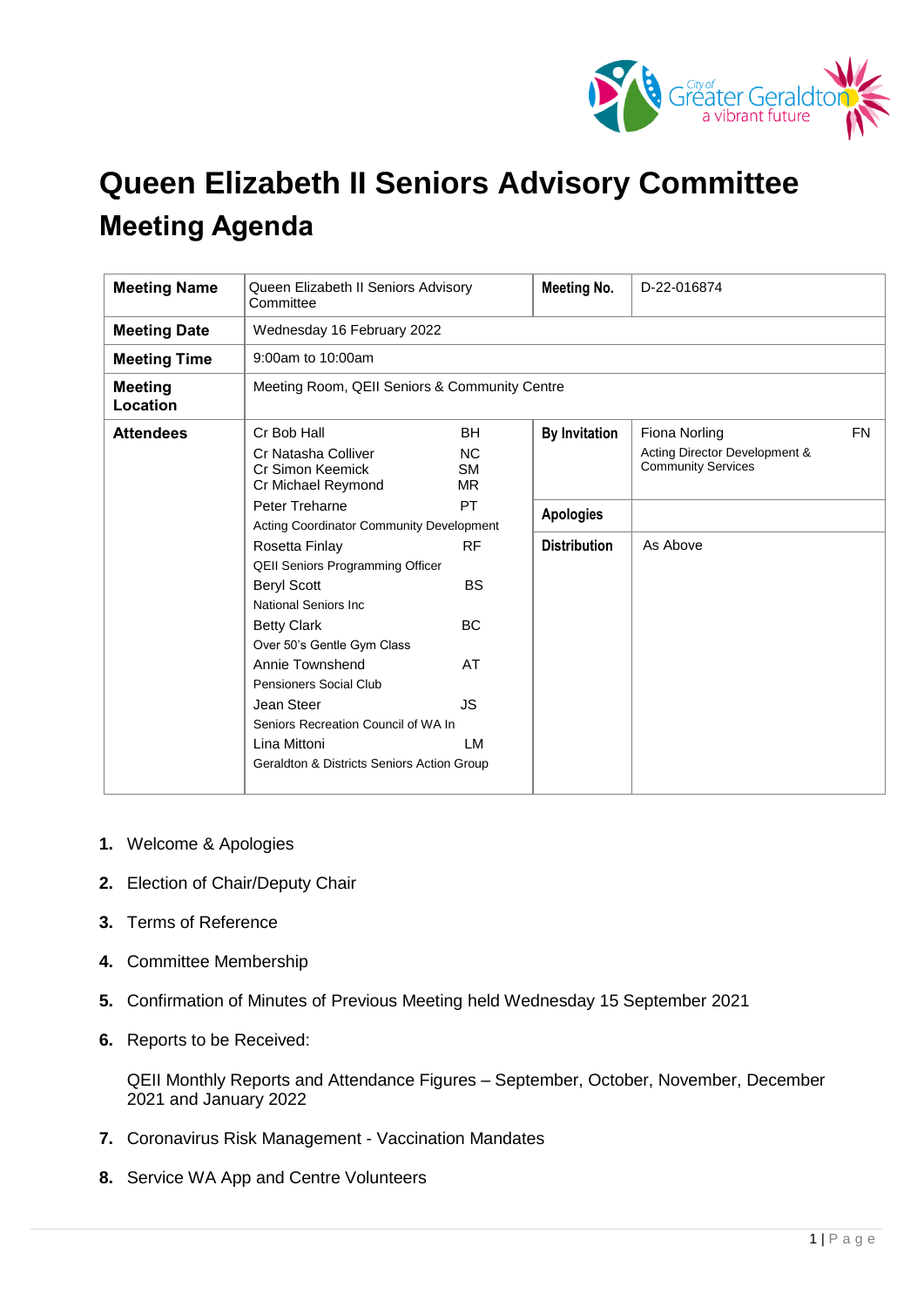### **9.** 2021 WA Age Friendly Local Government Award

#### **10.** General Business

- **11.** Date of Next Meeting.
- **12.** Close

All Committee Members, including external members, are subject to the same rules as a Council Meeting concerning confidentiality, public statements, conflicts of interest and behaviours of members, pursuant to the Local Government (Model Code of Conduct) Regulations 2021.

The Presiding Member is to refer to the following Policy, Meeting Procedures and Regulations when chairing a meeting.

Meeting Procedures Local Law 2011<br>Council Policy 4.4. Operation of Advisory Committees

Local Government (Model Code of Conduct) Regulations 2021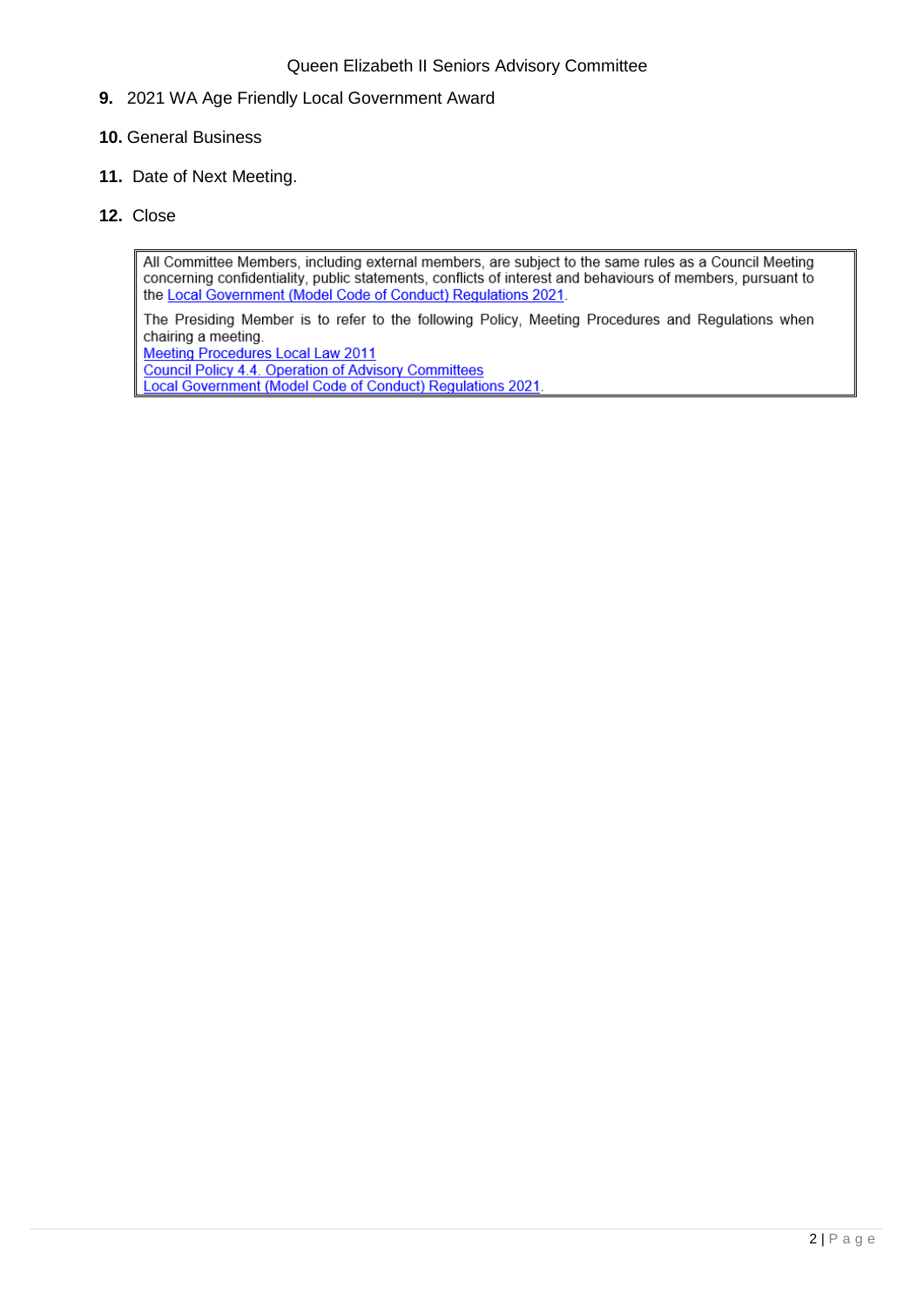# 4.8 Queen Elizabeth II Seniors and Community Centre Advisory Committee

Click here to return to the Quick Reference by Committee

### Purpose:

The Queen Elizabeth II Seniors & Community Centre is a facility vested in the City of Greater Geraldton, with considerable Council capital and by virtue of its funding arrangement Council and State Government capital and has been constructed to meet the needs of senior citizens and other community groups.

Committee Members:

### Members (four)

Cr Natasha Colliver Cr Simon Keemink Cr Michael Reymond Cr Robert (Bob) Hall

Appointments of Chair / Deputy Chair:

External Members - Representatives from the following groups:

Over 50's Gentle Gym Pensioner's Social Club National Seniors Inc. Geraldton & District Seniors Action Group Seniors Recreation Council ofWA Inc.

External Members named will be replaced with a 'Nominee From' should they step down as a Member.

City of Greater Geraldton - support staff

Director Development and Community Services or delegate.

| Council Resolution: |                  |  |
|---------------------|------------------|--|
| Date:               | 23 November 2021 |  |
| Item Number:        | CEO0085          |  |
|                     |                  |  |

## Term of Office:

Membership expires 21 October 2023 or as determined by Council

#### Terms of Reference

SET and define the Terms of Reference of the Queen Elizabeth II Seniors and Community Centre Advisory Committee to be:

> a. the quorum of a committee meeting is in accordance with Section 5.19 of the Local Government Act 1995, at least 50% of the number of offices (whether vacant or not) of member of the Committee;